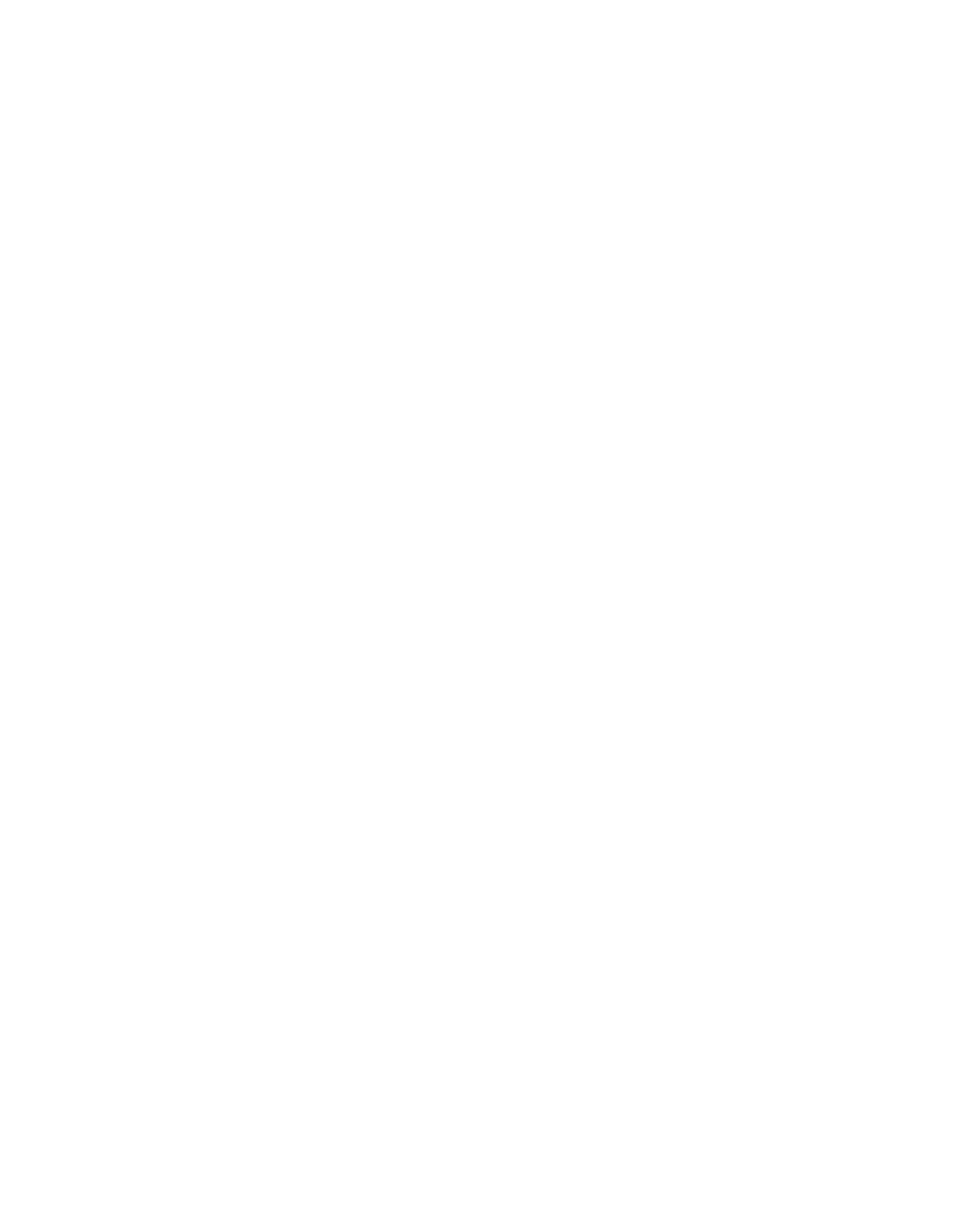$\Box$